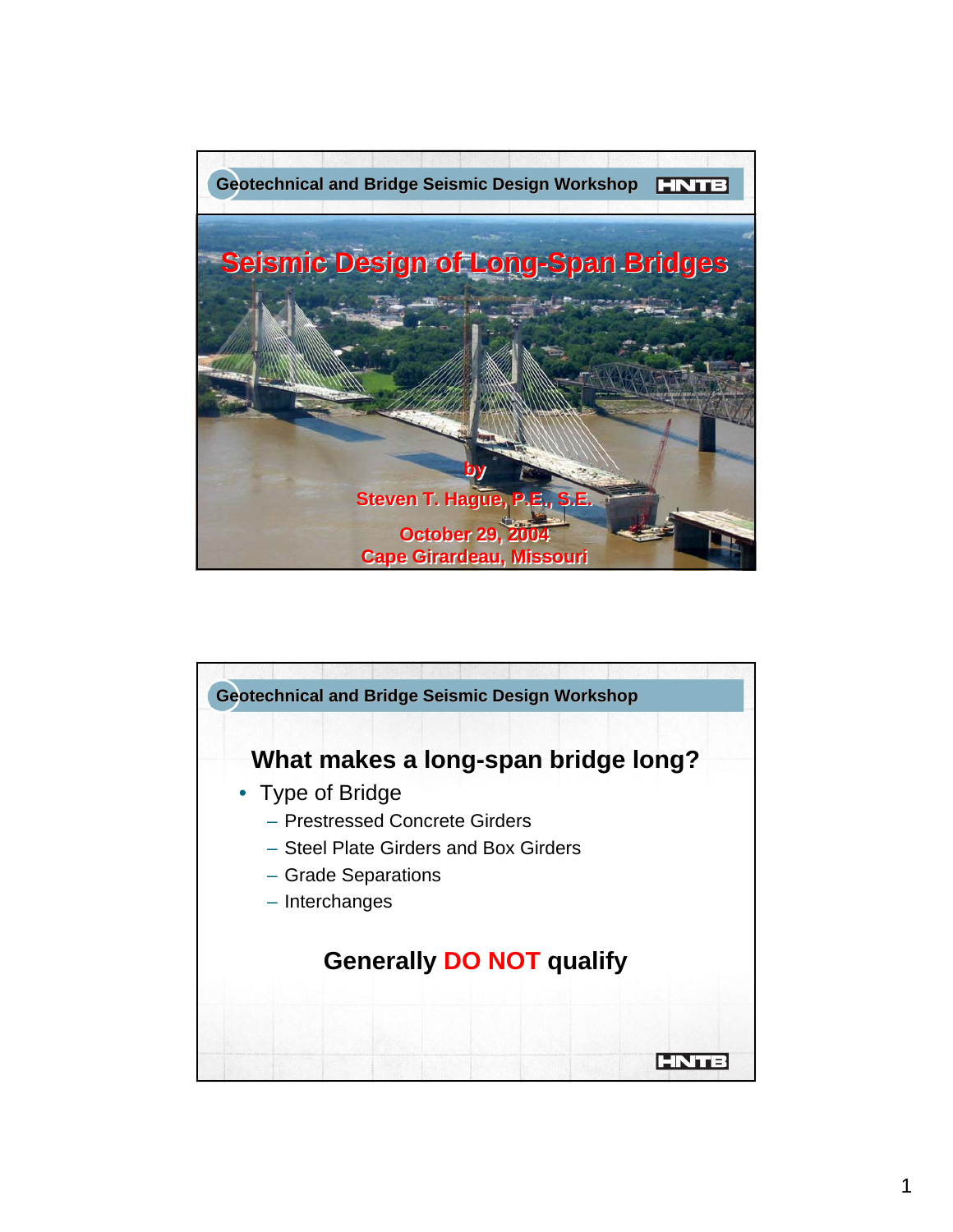

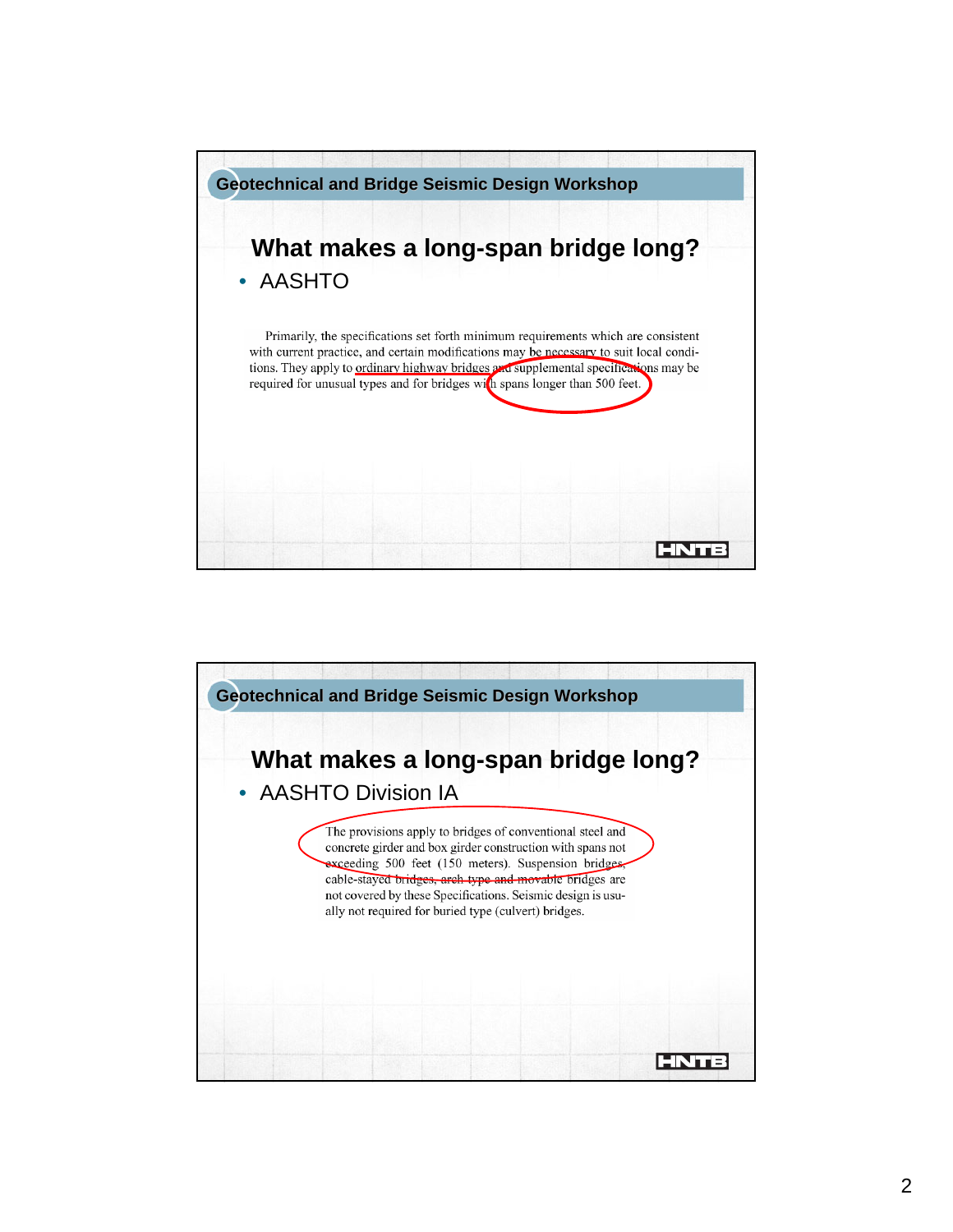

| <b>TABLE 4.2A</b> Minimum Analysis Requirements<br>Regular Bridges<br>Not Regular<br>Seismic<br><b>Bridges</b> with<br>with<br>2 Through 6 Spans<br>2 or More Spans<br>Category<br>Not required<br>Not required<br>A<br>Use Procedure<br>Use Procedure<br>B, C, D<br>$1$ or $2$<br>3 |             | <b>AASHTO Division IA</b> |  |
|--------------------------------------------------------------------------------------------------------------------------------------------------------------------------------------------------------------------------------------------------------------------------------------|-------------|---------------------------|--|
|                                                                                                                                                                                                                                                                                      |             |                           |  |
|                                                                                                                                                                                                                                                                                      | Performance |                           |  |
|                                                                                                                                                                                                                                                                                      |             |                           |  |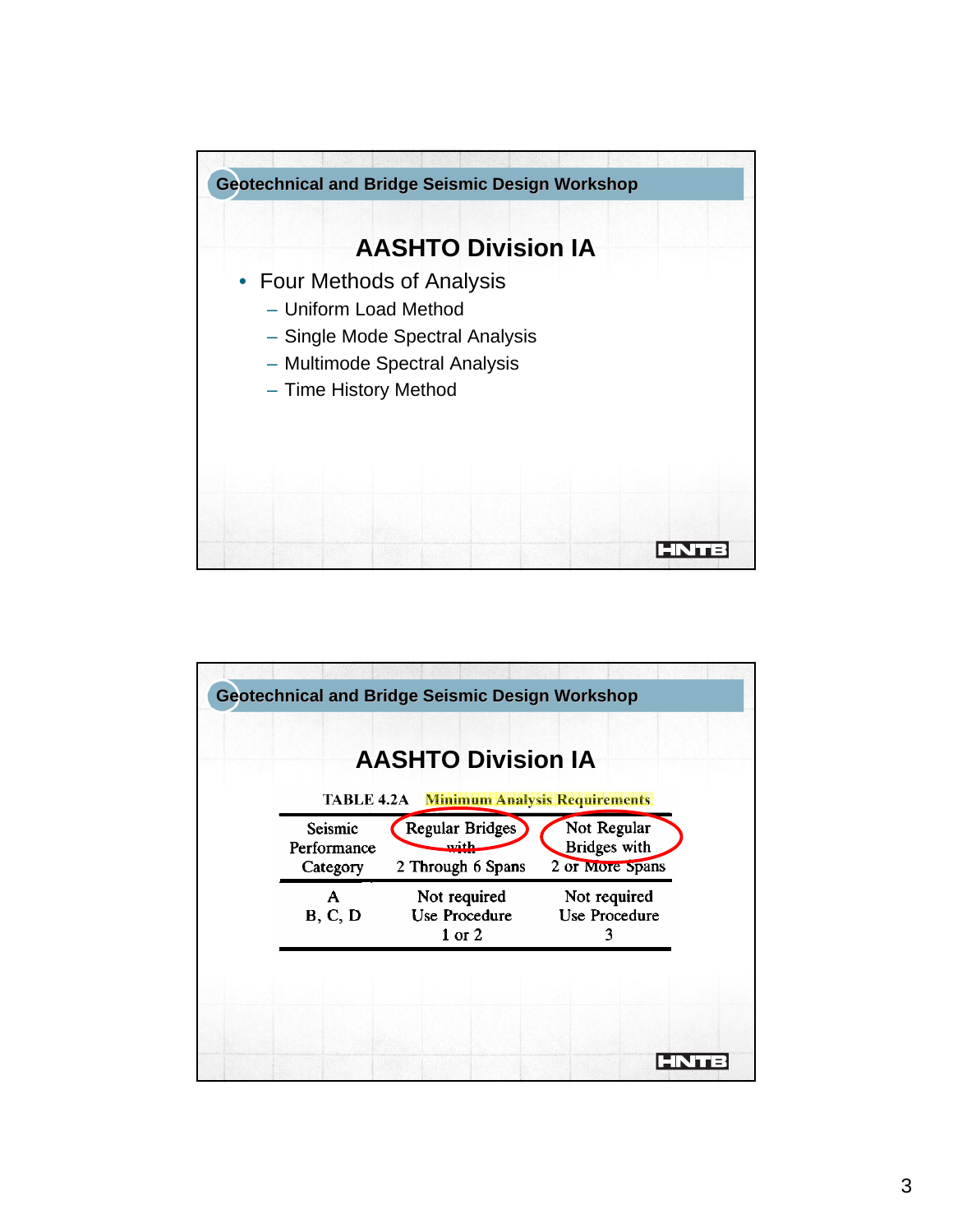| <b>TABLE 4.2B</b> Regular Bridge Requirements                                      | <b>AASHTO Division IA</b> |                         |                         |            |            |
|------------------------------------------------------------------------------------|---------------------------|-------------------------|-------------------------|------------|------------|
| Parameter                                                                          |                           |                         | Value                   |            |            |
| Number of Spans                                                                    | 2                         | 3                       | 4                       | 5          | 6          |
| Maximum subtended<br>angle (curved bridge)                                         | $90^{\circ}$              | $90^\circ$              | $90^{\circ}$            | $90^\circ$ | $90^\circ$ |
| Maximum span length<br>ratio from span-to-span                                     | $3^{\circ}$               | $\mathbf{2}$            | $2^{\circ}$             | 1.5        | 1.5        |
| Maximum bent/pier<br>stiffness ratio from<br>span-to-span<br>(excluding abutments) |                           | $\overline{\mathbf{4}}$ | $\overline{\mathbf{4}}$ | 3          | 2          |

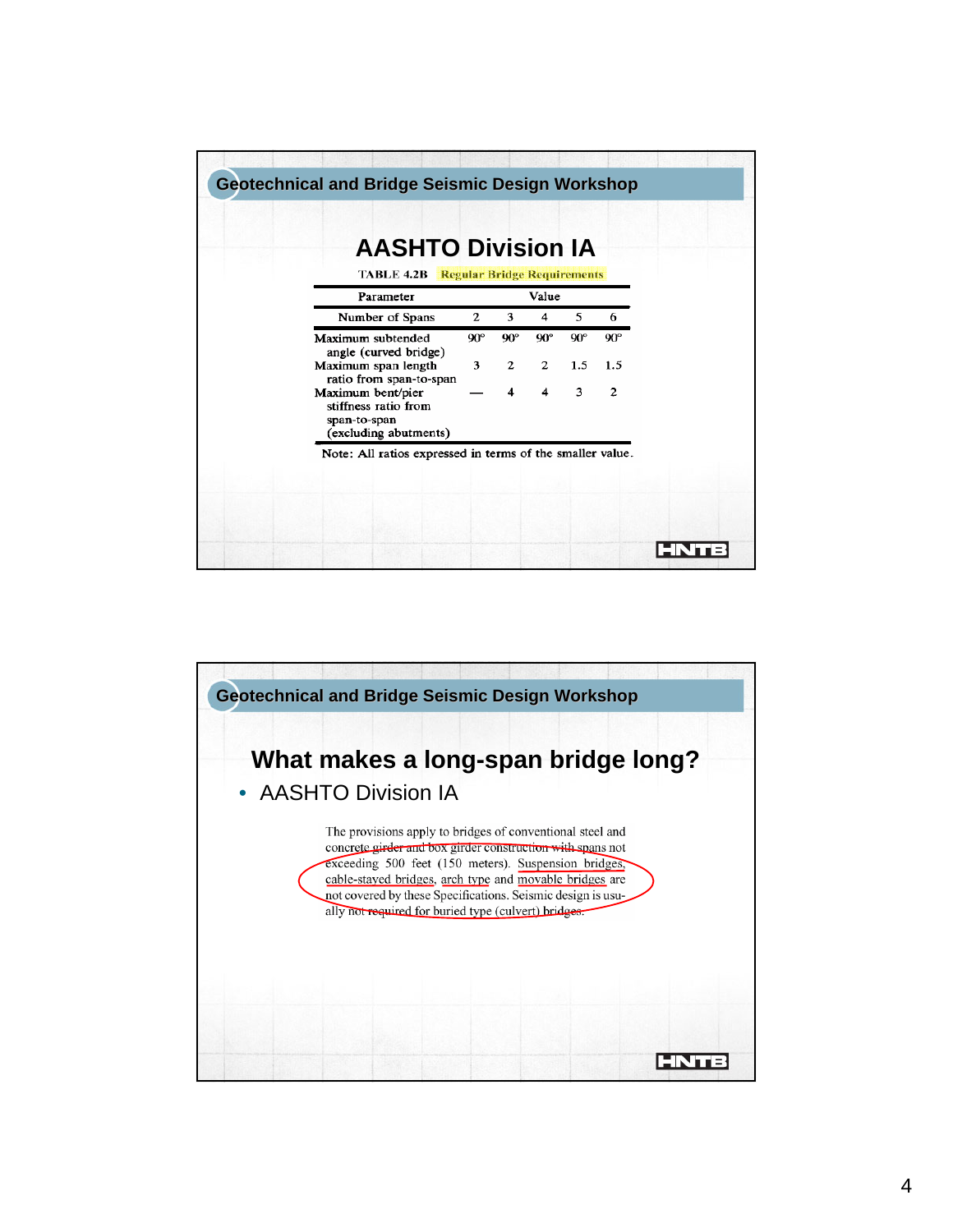

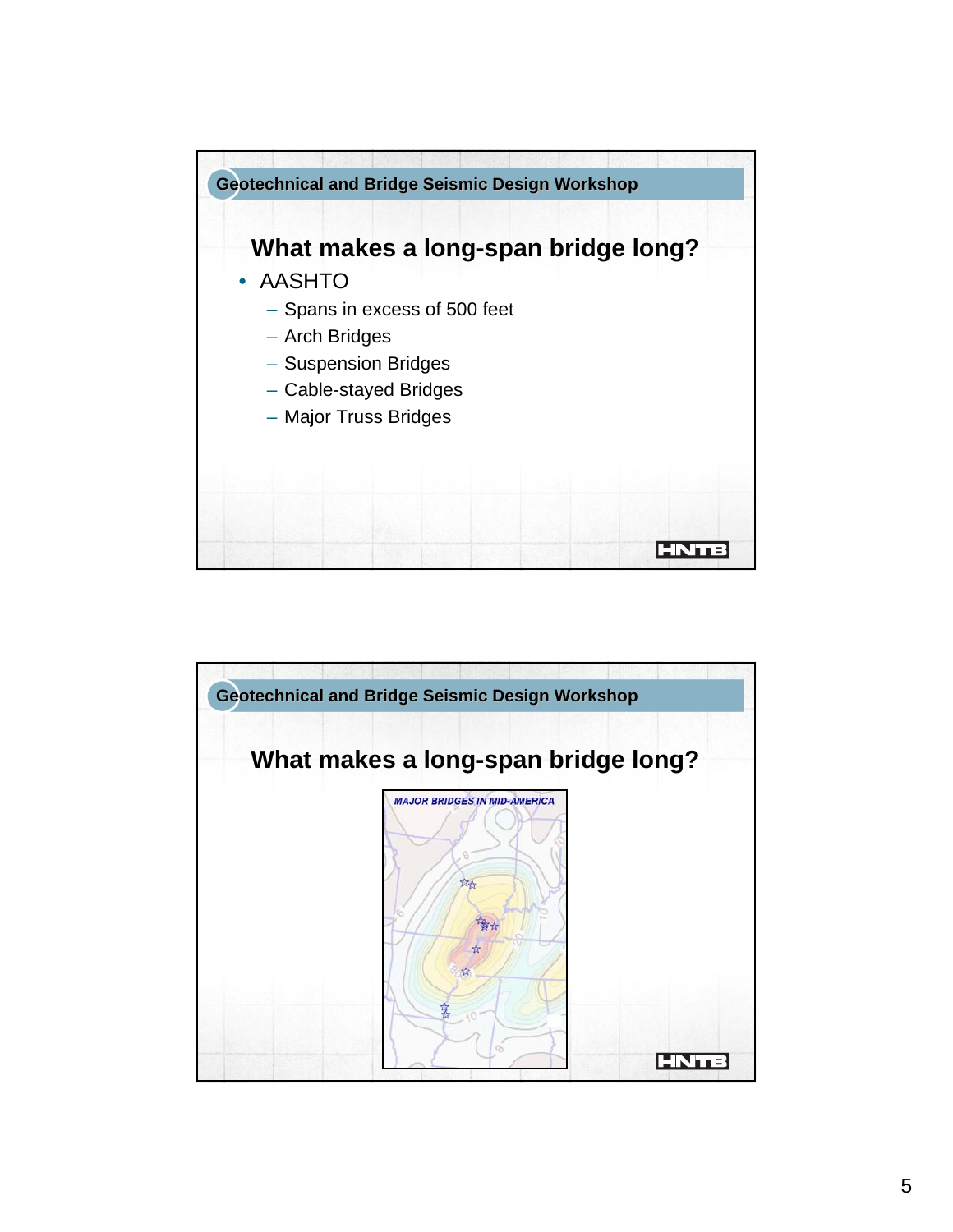

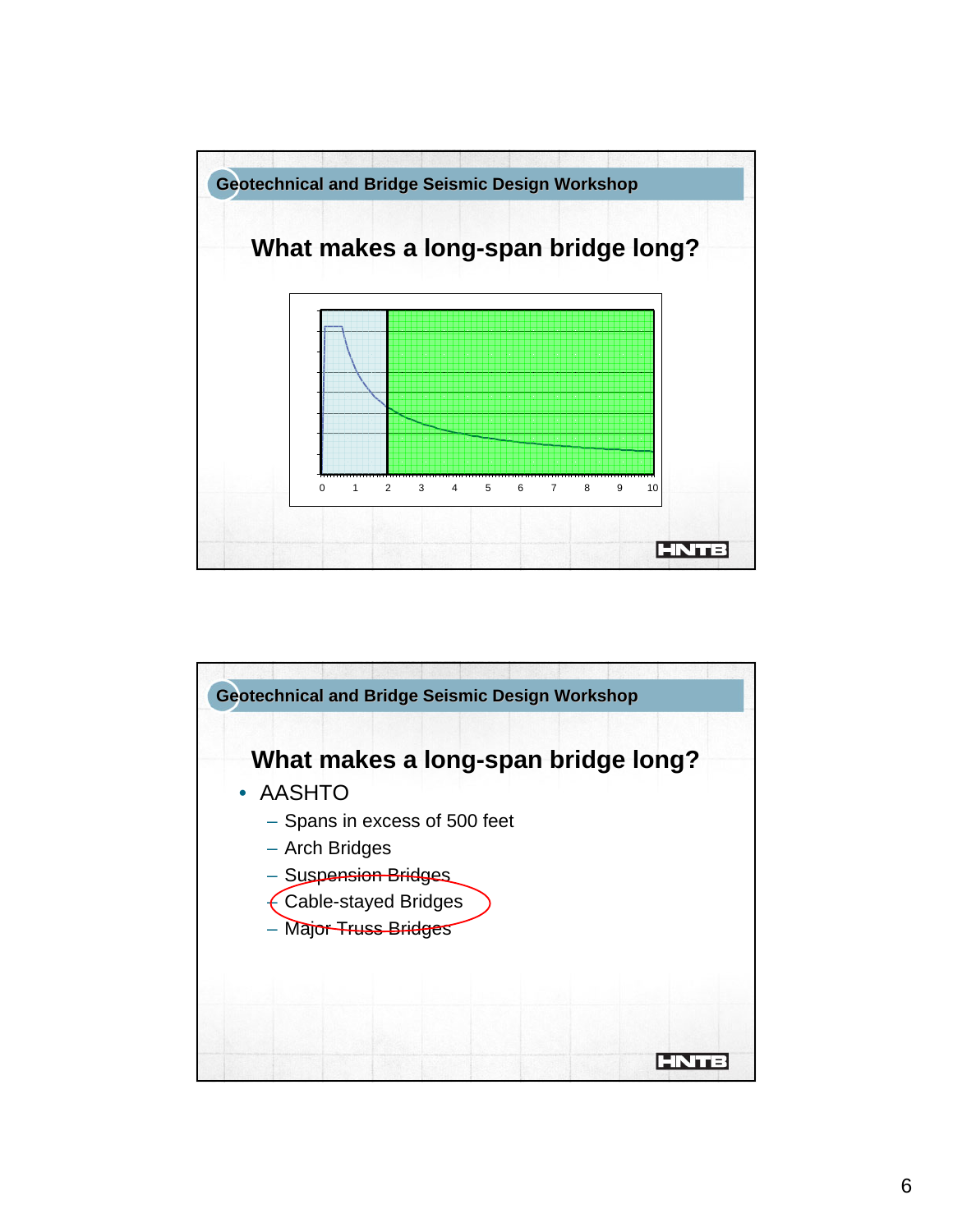

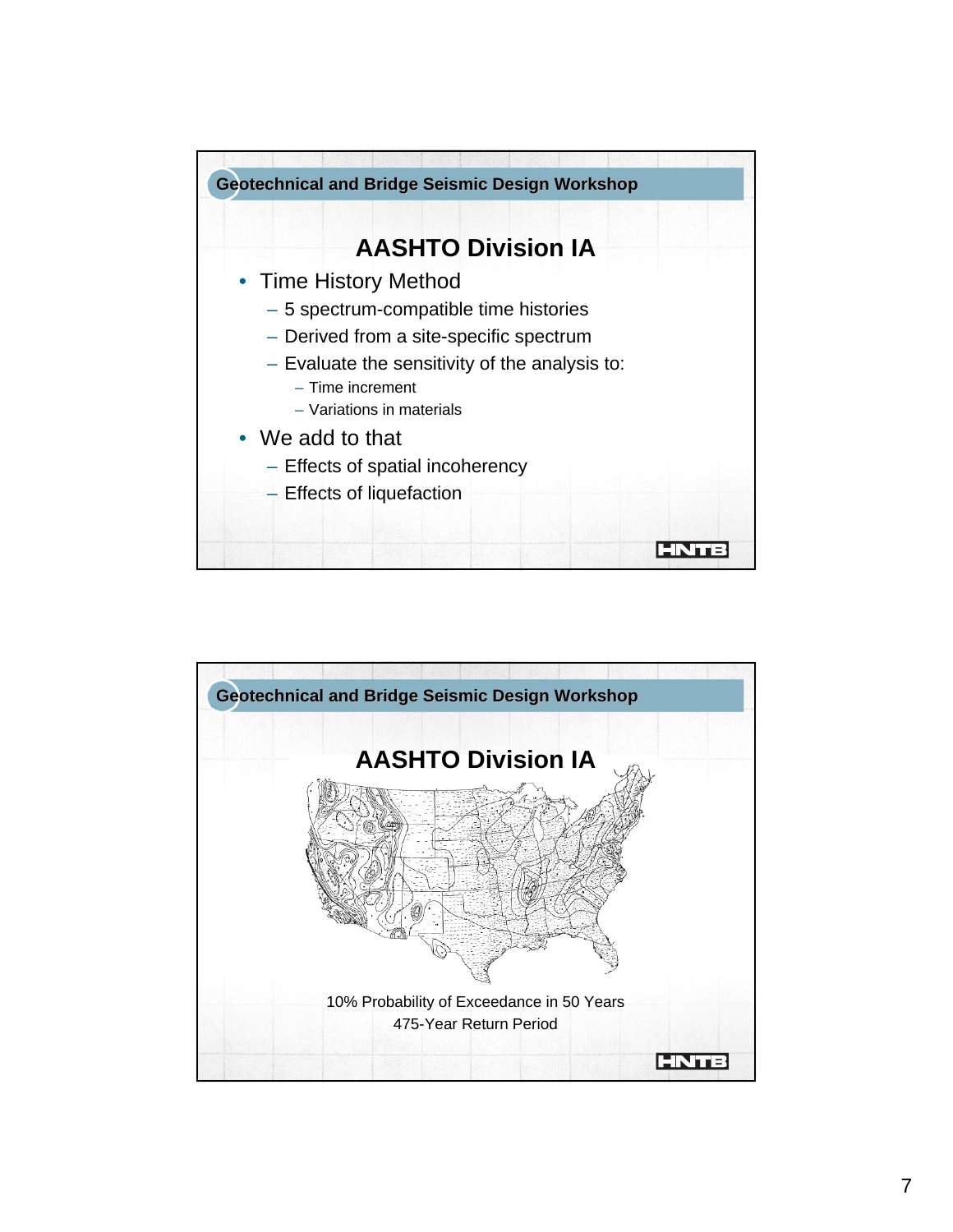

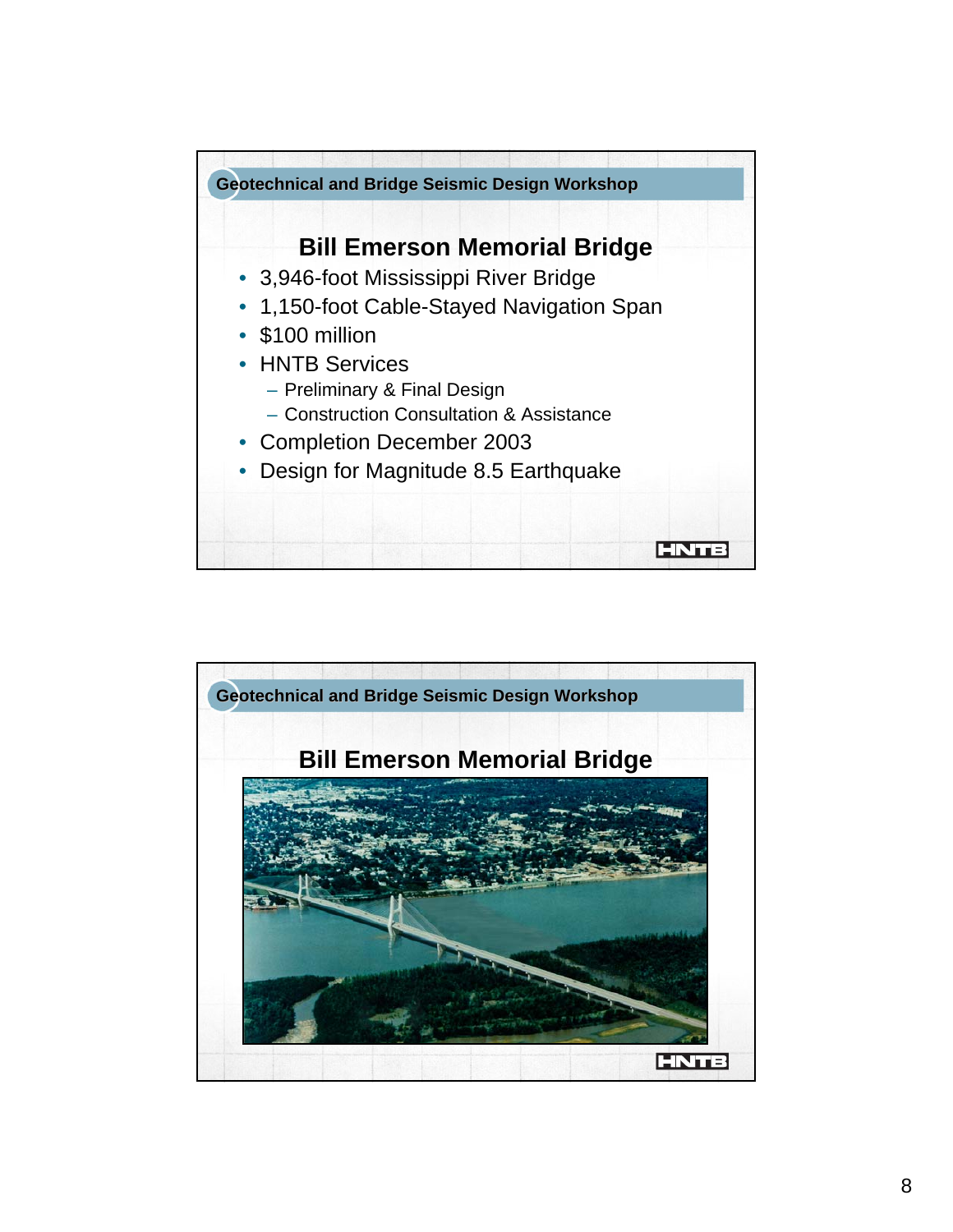|                  |                            | <b>Recurrence Interval for New Madrid Events</b> |
|------------------|----------------------------|--------------------------------------------------|
| <b>Magnitude</b> | <b>Recurrence Interval</b> | <b>Comments</b>                                  |
| $1.0 - 1.9$      | 2 Days                     | <b>Not Felt</b>                                  |
| $2.0 - 2.9$      | 2 Weeks                    | <b>Some Felt</b>                                 |
| $3.0 - 3.9$      | <b>4 Months</b>            | <b>Almost Always Felt</b>                        |
| $4.0 - 4.9$      | 4 Years                    | <b>Minor Damage (1989)</b>                       |
| $5.0 - 5.9$      | 40 Years                   | Damaging (1976)                                  |
| $6.0 - 6.9$      | 80 Years                   | <b>Destructive (1895)</b>                        |
| $7.0 - 7.9$      | 200 Years                  | <b>Devastating (1812)</b>                        |
| $8.0 - 8.9$      | 500 Years                  | <b>Disastrous (1812)</b>                         |

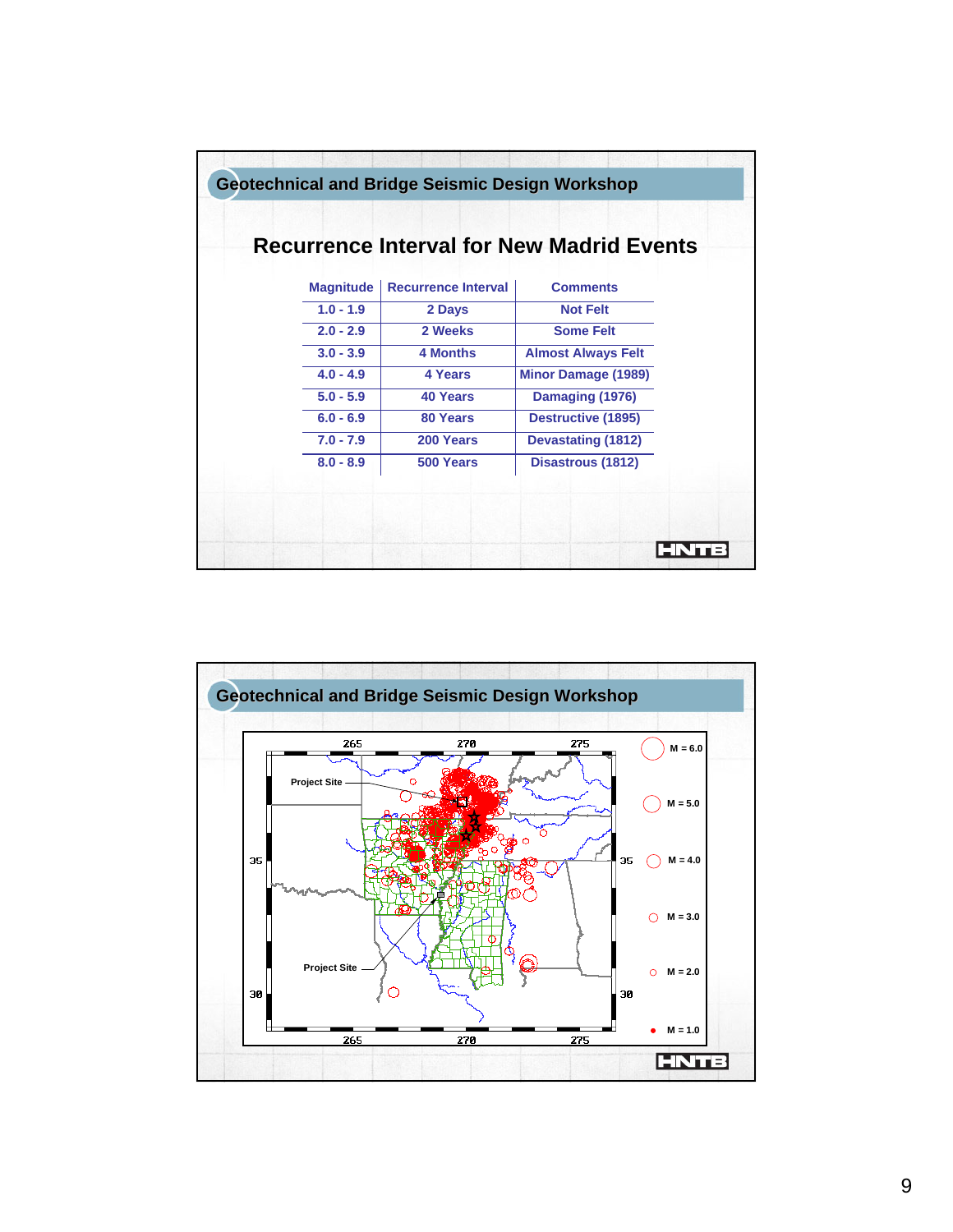

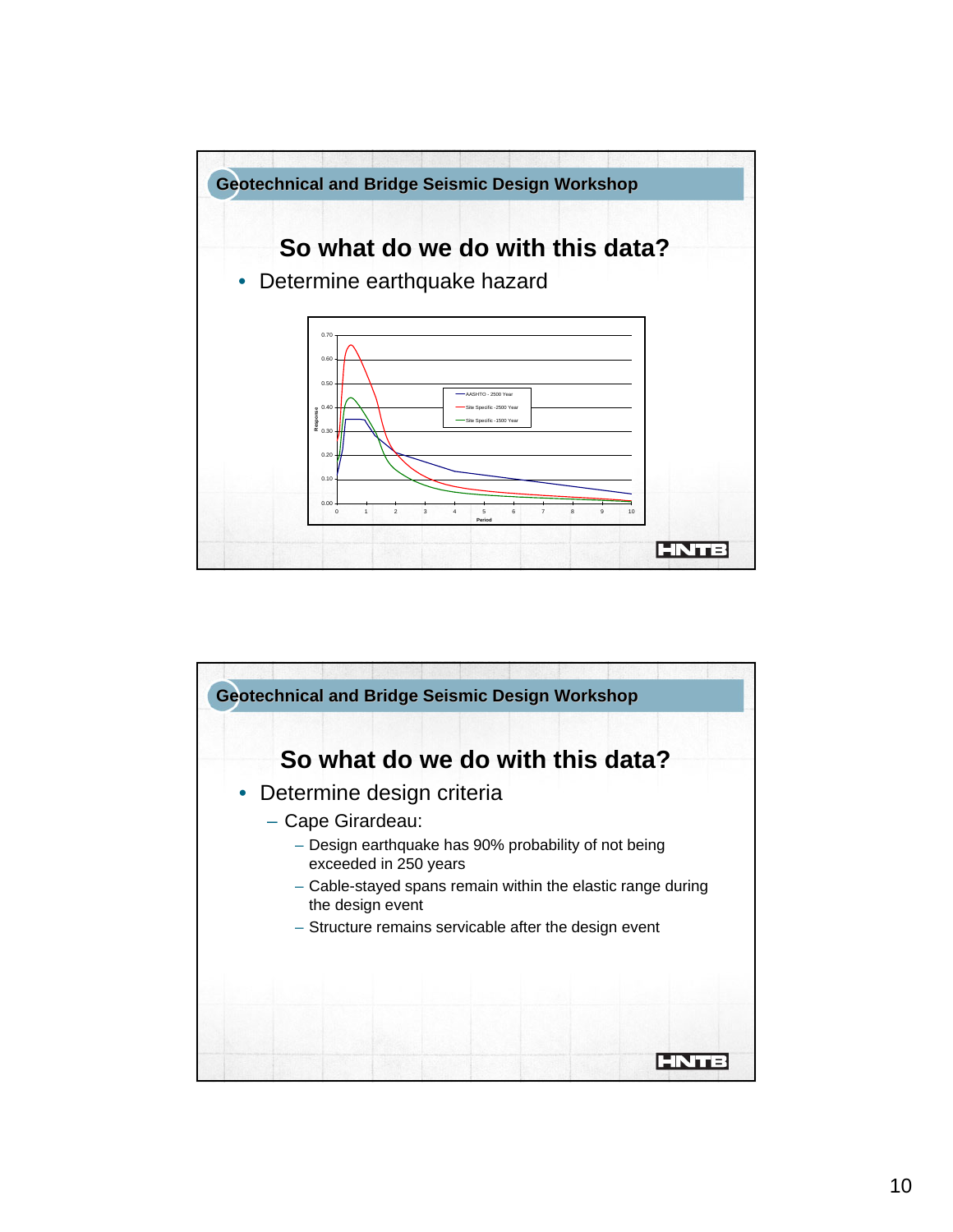

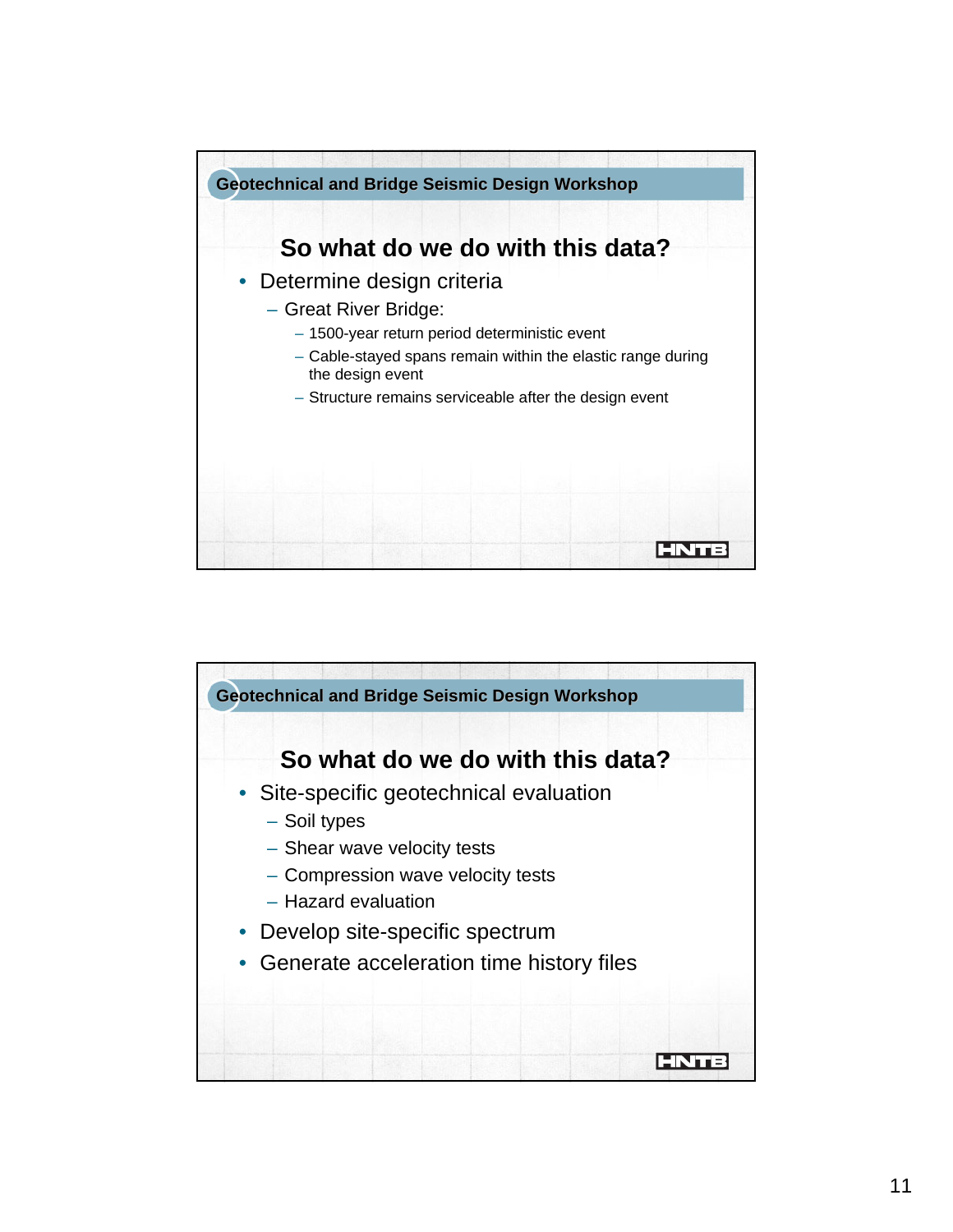

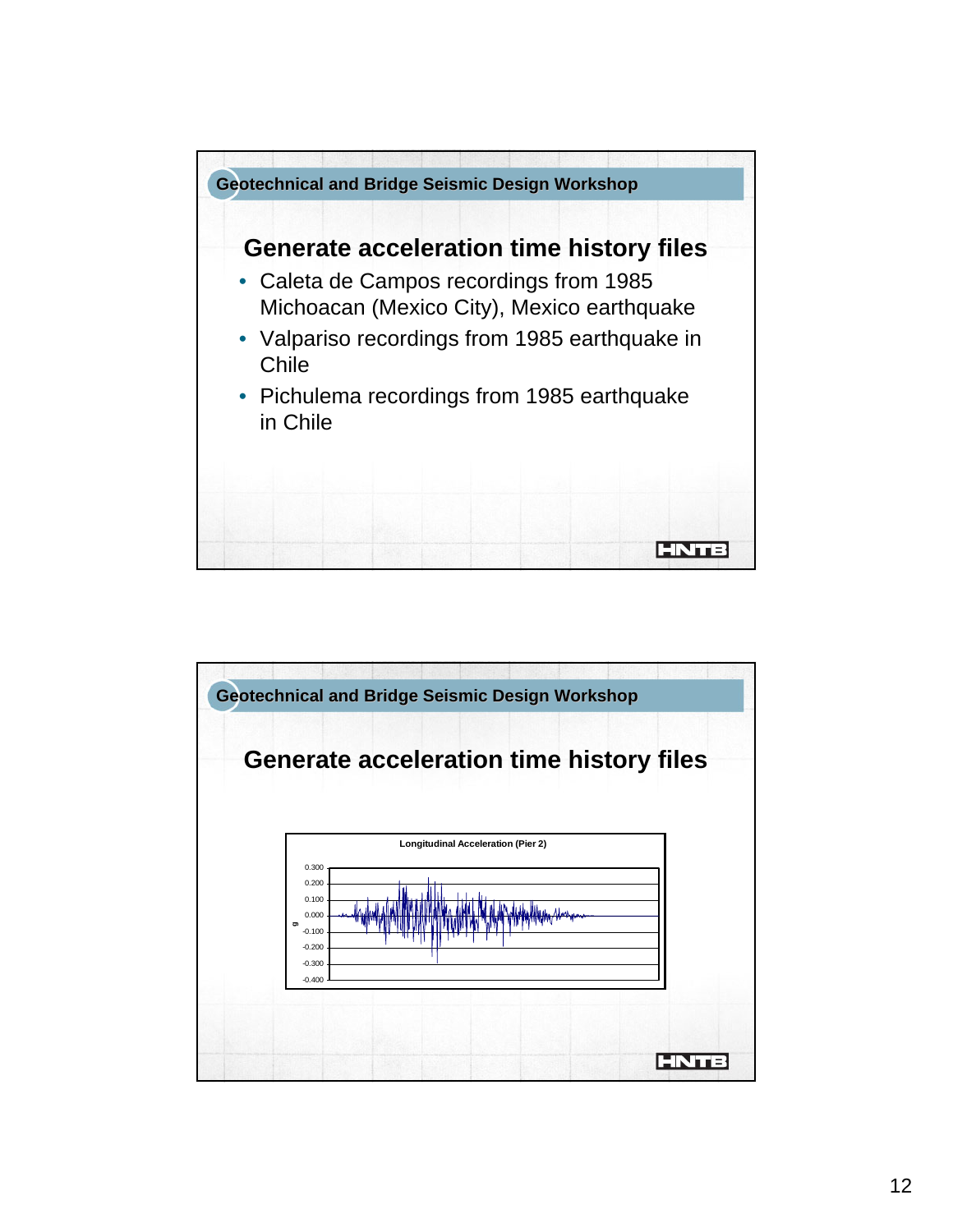

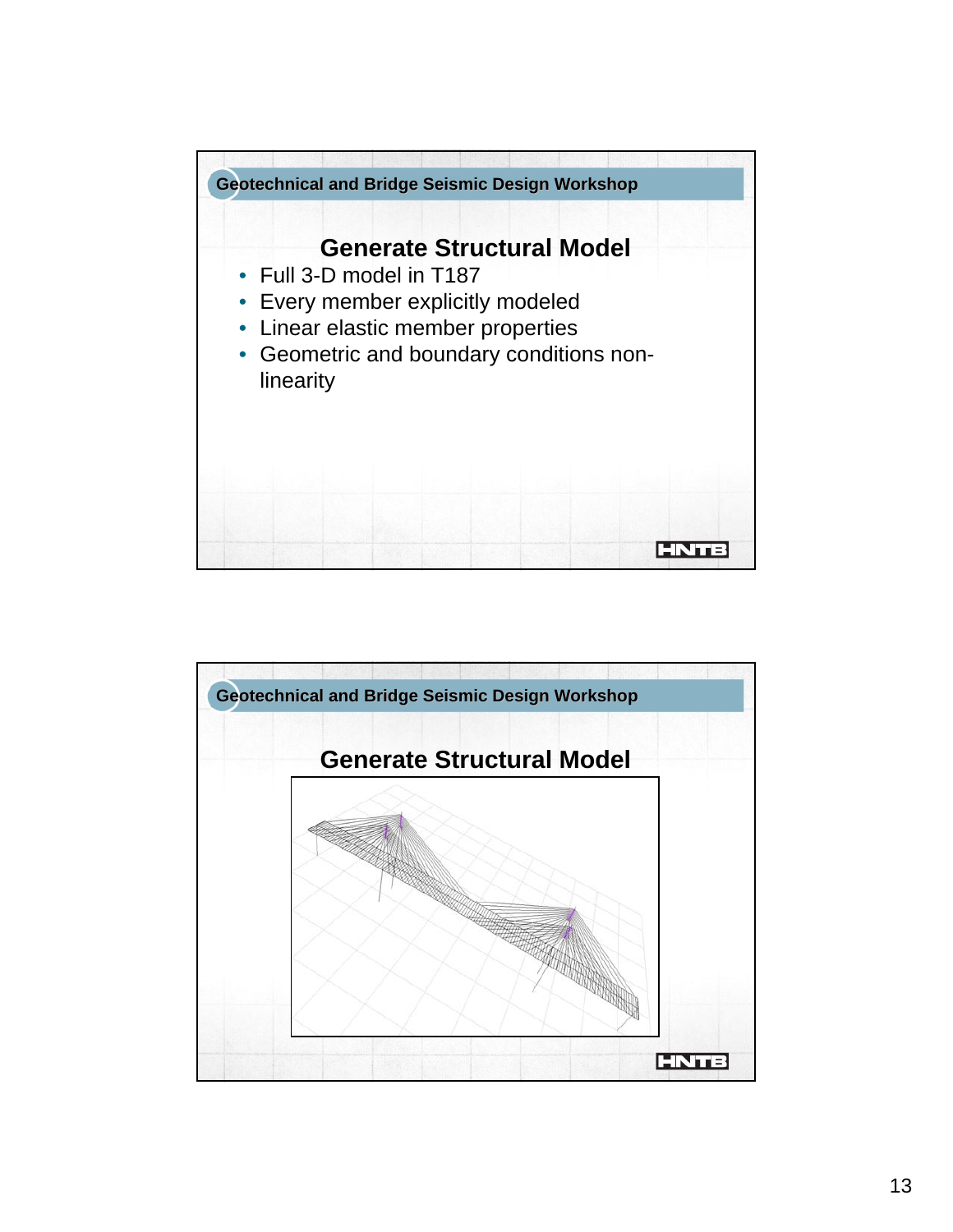

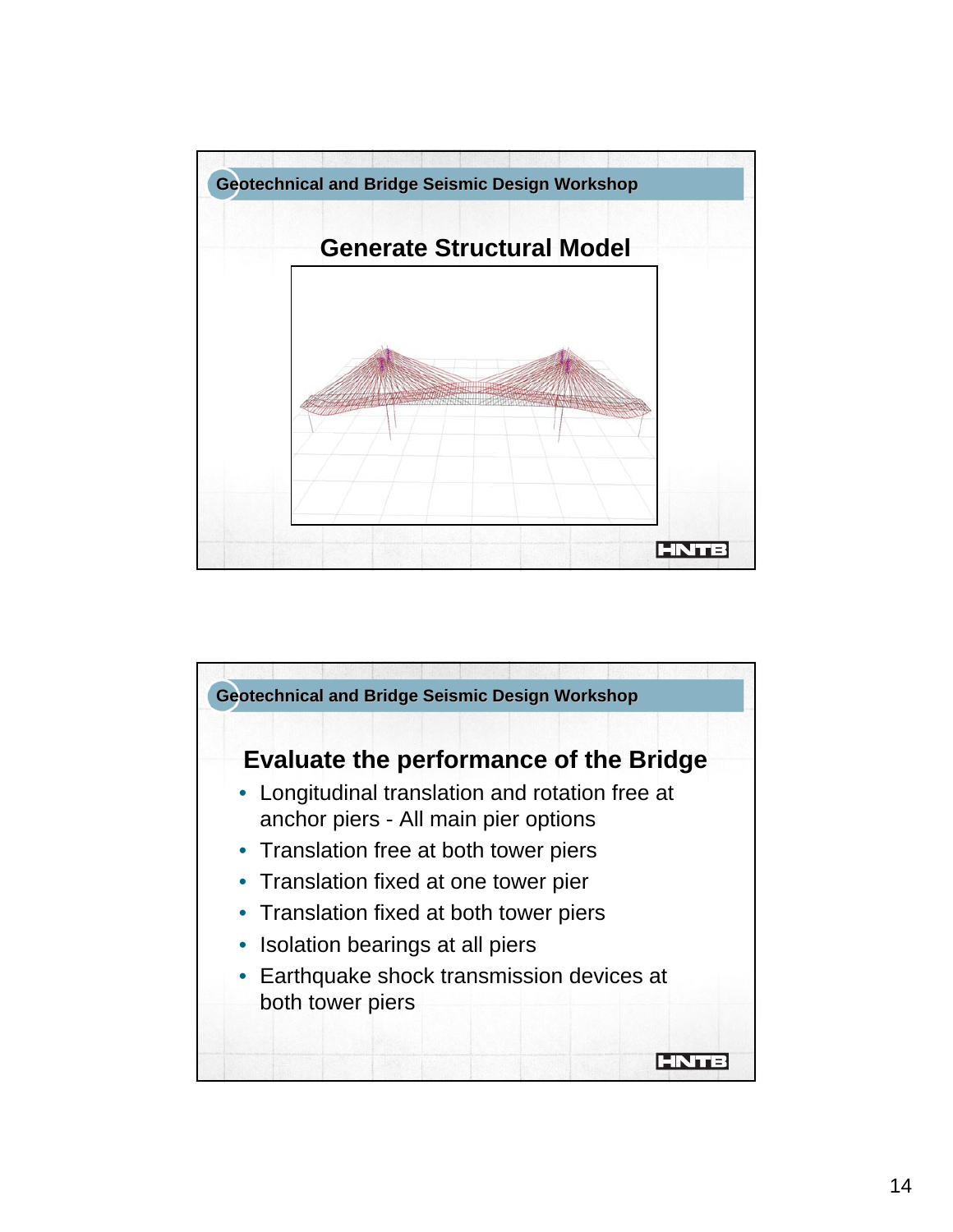